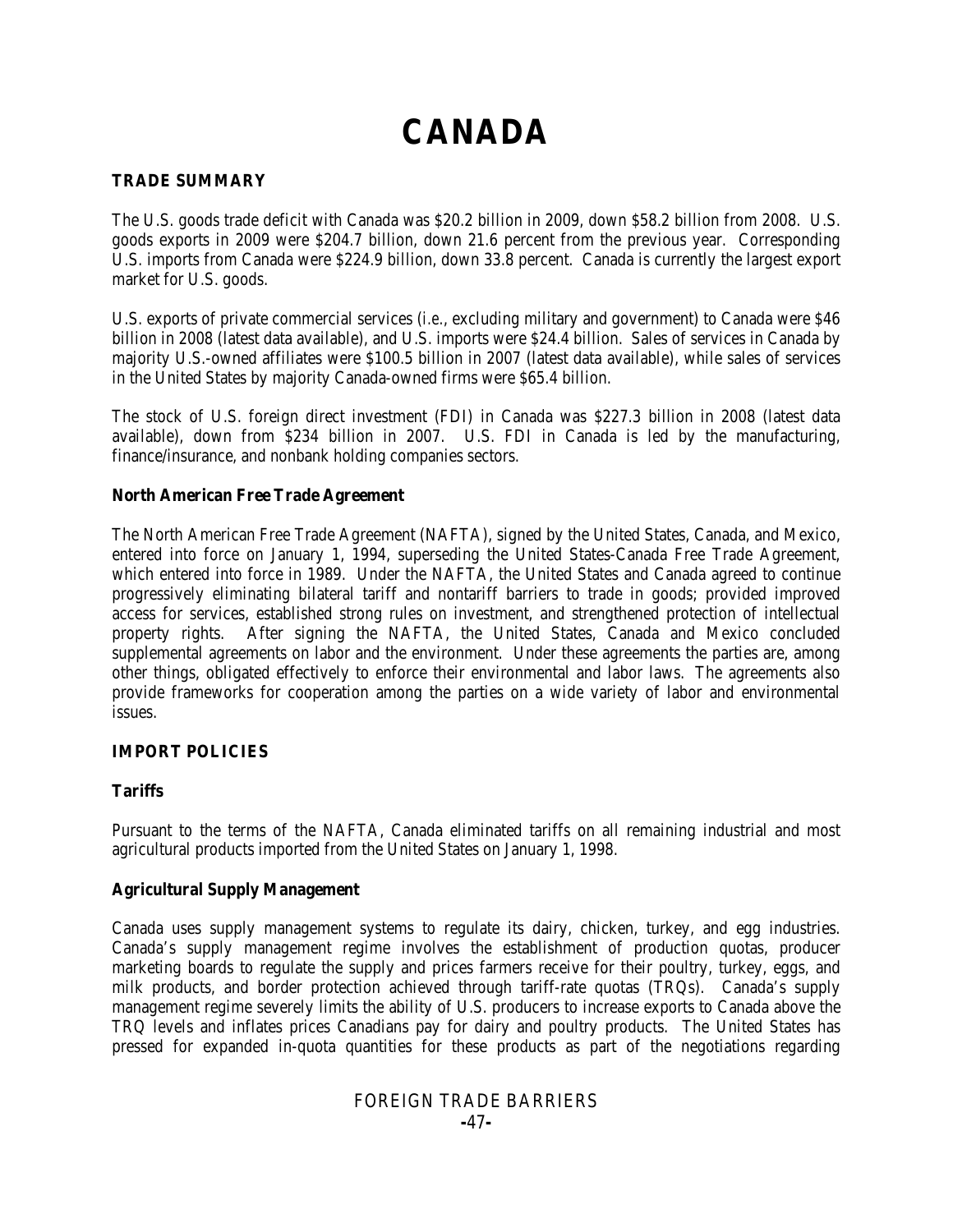disciplines on TRQs in the WTO Doha Round agricultural negotiations. One of the barriers created by Canada's dairy policies is a 245 percent *ad valorem* tariff on U.S. exports of breaded cheese sticks.

Early in 2008, Canada announced its intention to proceed with finalizing the implementation of the Special Safeguard (SSG) under the WTO Agreement on Agriculture for its supply-managed goods and initiated a comment period on their draft calculations of trigger levels. The SSG is a provision that would allow additional duties to be imposed on over-quota trade when import volumes rise above a certain level, or if prices fall below a certain level. The government of Canada continues to work on the details and monitor over-quota trade, but has not established a timeframe for announcing the SSG.

#### **Restrictions on U.S. Grain Exports**

Canada has varietal registration requirements on its wheat. On August 1, 2008, Canada eliminated a portion of the varietal controls by no longer requiring that each registered variety of grain be visually distinguishable based on a system of Kernel Visual Distinguishability (KVD) requirements. This KVD requirement limited U.S. access to Canada's grain market since under these requirements U.S. varieties could not be registered for use in Canada. While this policy change is a step in the right direction, it will take years before U.S. wheat varieties are able to complete the necessary field trials to determine whether U.S. varieties will be registered for use in Canada. In the meantime, U.S. wheat, regardless of quality, will continue to be sold in Canada as "feed" wheat at sharp price discounts compared to Canadian varieties.

#### **Personal Duty Exemption**

The United States continues to urge Canada to facilitate cross border trade for returning residents by relaxing its taxation of goods that Canadian tourists purchase in the United States. Canada's allowance, which is linked to the length of a tourist's absence from Canada and allows a zero exemption for tourists absent less than a day, is approximately \$47.00 for tourists absent for at least 24 hours, and approximately \$379.00 and \$711.00 for visits exceeding 48 hours and 7 days, respectively. The United States provides much more generous treatment for its returning travelers, with a minimum allowance of \$200 and, once each 30 days, a \$800 allowance for travelers returning after 48 hours.

#### **Wine and Spirits**

Market access barriers in several provinces hamper exports of U.S. wine and spirits to Canada. These include "cost of service" mark-ups, listings, reference prices, and discounting distribution and warehousing policies.

#### **The Canadian Wheat Board and State Trading Enterprises (STEs)**

The United States has longstanding concerns about the monopolistic marketing practices of the Canadian Wheat Board. The United States seeks a level playing field for U.S. farmers, including through the elimination in the WTO Doha Round agricultural negotiations of the monopoly power of exporting STEs.

#### **SOFTWOOD LUMBER**

The Softwood Lumber Agreement (SLA) was signed on September 12, 2006, and entered into force on October 12, 2006. Its implementation settled extensive litigation in U.S. and international venues and resulted in the revocation of U.S. antidumping and countervailing duty orders on softwood lumber from

# FOREIGN TRADE BARRIERS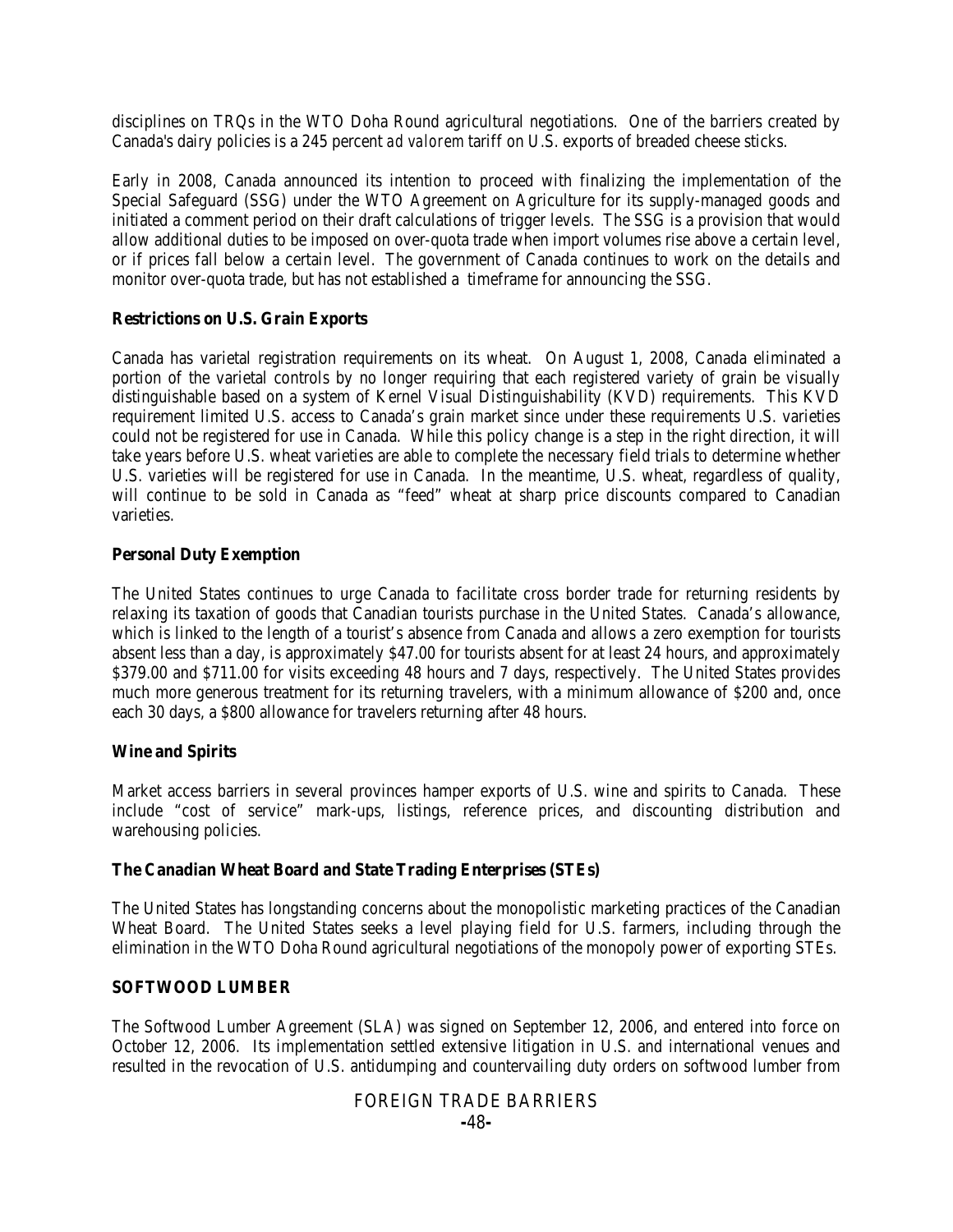Canada. The SLA is designed to create a downward adjustment in softwood lumber exports from Canada into the United States through the imposition of export measures by Canada when demand in the United States is low. The SLA also provides for binding arbitration to resolve disputes between the United States and Canada regarding the interpretation and implementation of the Agreement. Under the SLA, arbitration is conducted under the rules of the LCIA (formerly the London Court of International Arbitration). The Softwood Lumber Committee, established pursuant to the SLA, met in June 2009 to discuss a range of implementation issues and Canadian provincial assistance programs for softwood lumber industries.

In 2007, the United States expressed concerns regarding Canada's implementation of SLA export measures, in particular the operation of the Agreement's surge mechanism and quota volumes, as well as several federal and provincial assistance programs. In February 2009, an arbitral tribunal found that the equivalent of an additional \$54.8 million should be collected on imports of softwood lumber products from the provinces of Ontario, Quebec, Manitoba, and Saskatchewan. When Canada did not cure the breach voluntarily, the United States imposed a 10 percent *ad valorem* tariff on softwood lumber products exported to the United States from Ontario, Quebec, Manitoba, and Saskatchewan. In September 2009, after the tribunal confirmed its earlier decision and rejected Canada's arguments that it had cured its breach by offering to pay the United States \$36.66 million, Canada announced its intention to undertake domestic export measures to cure the breach consistent with the tribunal's decisions.

The United States filed a second request for arbitration on January 18, 2008, challenging a number of assistance programs implemented by Quebec and Ontario, which the United States believes are inconsistent with Canada's obligations under the anti-circumvention provision of the SLA. An award in this arbitration is expected in 2010.

#### **DOMESTIC SUPPORT MEASURES**

#### **Aerospace Sector Support**

In 2007, the Canadian federal government established the Strategic Aerospace and Defence Initiative (SADI), replacing Technology Partnership Canada (TPC). The SADI "provides repayable support for strategic industrial research and pre-competitive development projects in the aerospace, defence, space and security industries." There is no minimum or maximum limit on how much a company can apply to receive through SADI, although typically SADI is expected to contribute about 30 percent of a project's eligible costs. SADI repayment is generally based on a royalty applied to the company's gross business revenues. To receive funding through SADI, the level of assistance from all government sources (federal, provincial, territorial, municipal) shall not normally exceed 75 percent of a project's eligible costs. The first SADI funds were disbursed in early 2008; SADI is expected to invest nearly \$854 million between 2007 and 2012, with funding to reach a maximum of \$213 million per year.

In 2008, the Canadian federal government and the Quebec provincial government announced aid to the Bombardier aircraft company not to exceed \$332 million (federal) and \$112 million (provincial) to support research and development (R&D) related to the launch of a new class of Bombardier "CSeries" jets.

About one-half of the federal money is for "generic" R&D. The other half is tied specifically to the development of the "CSeries" aircraft. The government of the United Kingdom is also contributing to "CSeries" development because some of the aircraft will be produced at facilities in Northern Ireland.

#### FOREIGN TRADE BARRIERS **-**49**-**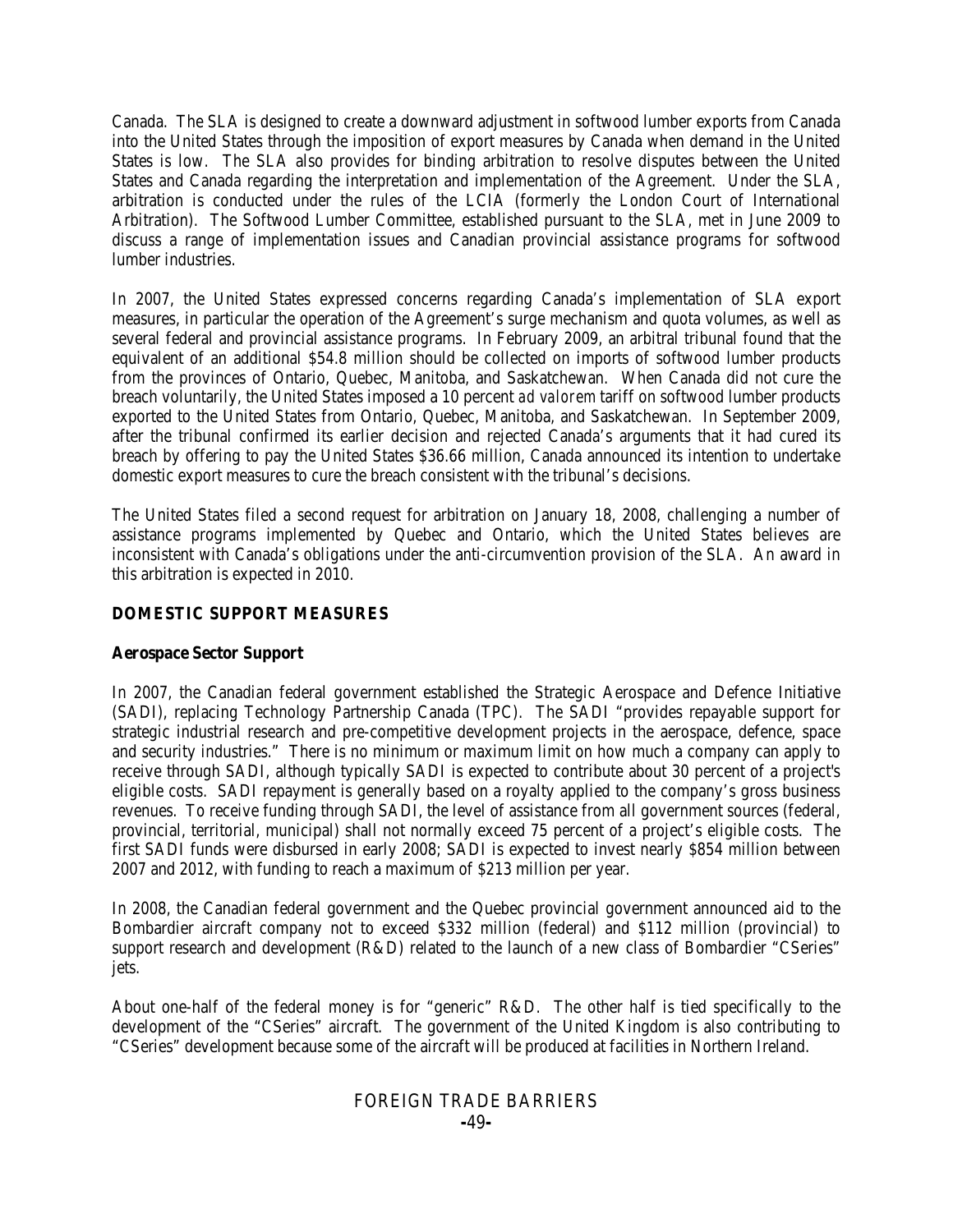In a separate but related matter, the Administration has expressed its concerns to Canada over the possible use of official export credits to support commercial aircraft sales in the U.S. market.

#### **Ontario Feed-In Tariff Program**

The government of the Province of Ontario has announced a feed-in tariff energy program that is set to begin in early 2010. Under the program, the Ontario Power Authority will buy energy produced through alternative means (wind, solar/photovoltaic) on the condition that suppliers use a provincially-mandated percentage of local content (equipment, services, etc.) in their generating activity. The program is provoking complaints from U.S. suppliers of equipment and services, because the program's domestic content requirement provides a disincentive to purchase energy efficient goods and services from the United States.

#### **INTELLECTUAL PROPERTY RIGHTS (IPR) PROTECTION**

Canada was elevated to the Priority Watch List in the 2009 Special 301 report. Key concerns cited in the report relate to Canada's failure to implement key copyright reforms, its weak border enforcement system, and its failure to implement the World Intellectual Property Organization (WIPO) Internet Treaties, which Canada signed in 1997. The United States continues to urge Canada to enact legislation in the near term to strengthen its copyright laws and implement these treaties. The United States also urges Canada to implement legislative changes to provide for a stronger border enforcement system by giving its customs officers the authority, without the need for a court order, to seize products suspected of being pirated or counterfeit. Canada's IPR enforcement regime would also benefit from the provision of greater resources and training to customs officers and domestic law enforcement personnel.

#### **SERVICES BARRIERS**

#### **Telecommunications**

Canada maintains a 46.7 percent limit on foreign ownership of suppliers of facilities-based telecommunications services, except for submarine cable operations. In addition to the equity limitations, Canada requires that at least 80 percent of the members of the board of directors of facilities-based telecommunications services suppliers be Canadian citizens. As a consequence of foreign ownership restrictions, U.S. firms' presence in the Canadian market as wholly U.S.-owned operators is limited to that of a reseller, dependent on Canadian facilities-based operators for critical services and component parts. In addition, these restrictions deny foreign providers certain regulatory advantages only available to facilities-based carriers (*e.g*., access to unbundled network elements and certain bottleneck facilities). This limits those U.S. companies' options for providing high quality end-to-end telecommunications services, as they cannot own or operate their own telecommunications transmission facilities.

#### **Canadian Content in Broadcasting**

The Broadcasting Act lists among its objectives, "to safeguard, enrich, and strengthen the cultural, political, social, and economic fabric of Canada." The federal broadcasting regulator, the CRTC, implements this policy. The CRTC requires that for Canadian conventional, over-the-air broadcasters, Canadian programs must make up 60 percent of television broadcast time overall and 50 percent during evening hours (6 p.m. to midnight). It also requires that 35 percent of popular musical selections broadcast on the radio should qualify as "Canadian" under a Canadian government-determined point

# FOREIGN TRADE BARRIERS